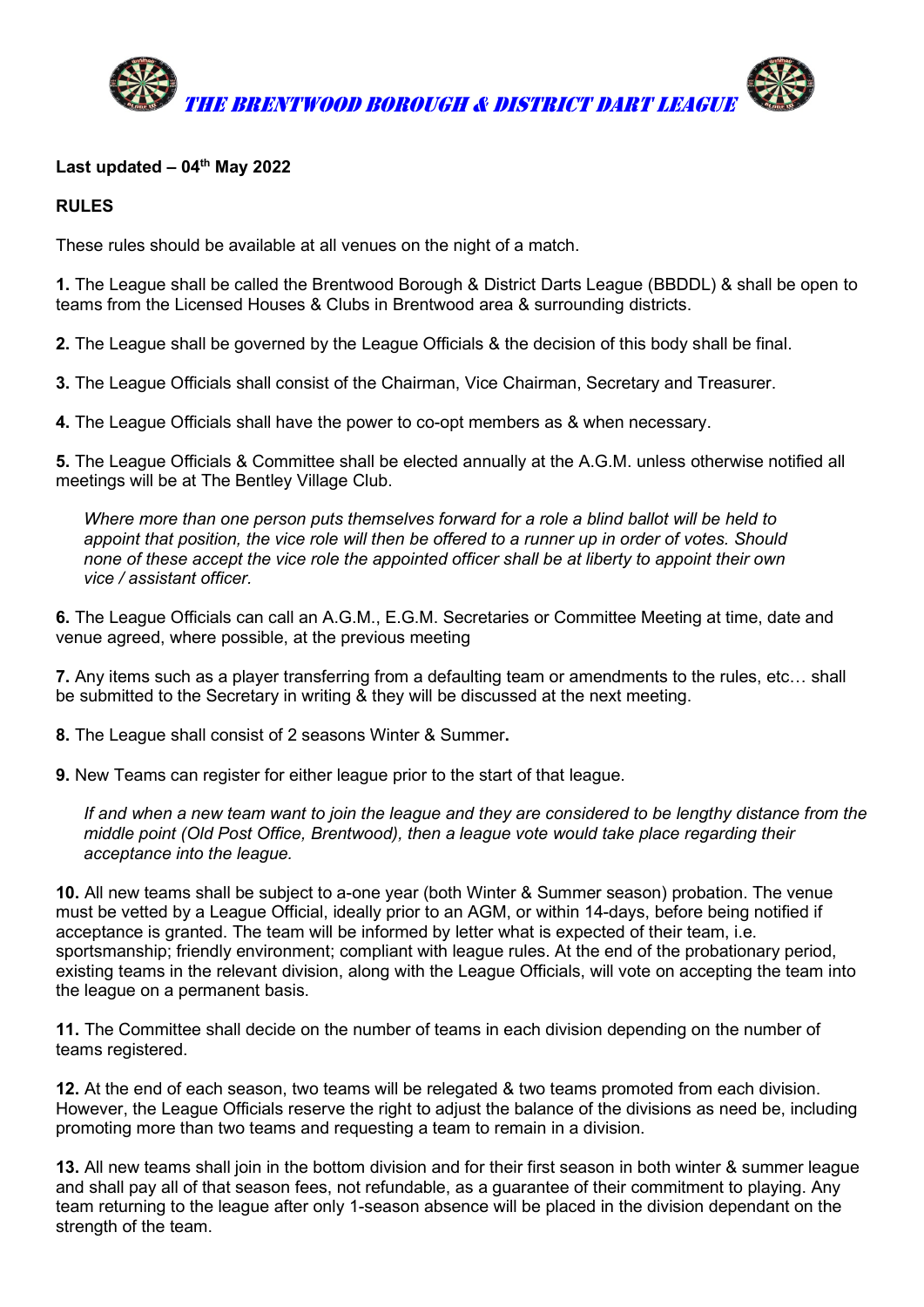14. A team shall consist of 6 or more players registered as a team regardless of the name of the team or the venue at which they play.

15. If for any reason a team changes its home venue or name, this shall not affect its status in the League. In the case of some team members changing venue and others staying, then if 51% (or more) stay (or move) then they retain their league status, the other 49 % (or less) are classed as a new team.

16. Both captains in a league game, or competition officials in competitions, should mutually agree that the board & conditions are satisfactory. Protests or objections of any kind in both league matches & competitions including conditions of play (i.e. poor quality board) should be noted on the result sheet as "played under protest" & a written protest along with a £10 fee should be sent to the League Secretary within 7 days explaining the situation. Should the protest be upheld, the £10 fee will be returned.

17. Any club or players proven guilty of any breach of the rules will be brought before the Committee. Any player referred to the Committee for violent or disorderly conduct or bringing the League into disrepute will be brought before the Committee to explain their actions & may at the discretion of the League Officials be banned from the League.

18. Any club playing an ineligible player will be brought before the League Officials.

19. In the event of a team dropping out of the League (or is expelled) in the first half of the season; all their results shall be null & void, and all points shall be deducted. If a team drops out (or is expelled) in the second half of the season then their results for the first half will stand. Any results in the second half will be null & void.

20. Non attendances by a team secretary or a team representative at a secretaries meeting will incur a fine the level of which shall be set at the A.G.M. When a fine has been levied against a team for whatever reason, (including late result sheet) the team secretary will be notified by e-mail or post & the fine must be paid to the League Treasurer within 14 days of the date of the letter.

21. Every registered player has the right to attend the A.G.M. but only one vote per team.

22. All monies paid to the League must be receipted by the Treasurer. No monies are deemed to have been paid to the League if either side cannot produce a receipt.

23. Teams must be registered prior to the start of the season. Teams will be notified in writing the latest date for registering, late registrations will only be allowed at the discretion of the committee.

24. Any team that does not return League paperwork on time i.e. player registration sheet & competition entry sheet shall be liable to a fine of £10, which will increase by £5 for every week or part of week that the paperwork is late.

25. Each player shall sign an official team registration sheet once for the winter season & once for the summer season, in their own handwriting declaring which team they shall play for in the coming season, any player signing in a false or assumed name shall be liable to suspension.

26. If a team has an underage player, it is their responsibility to call the Home Venue, Landlord and ensure that the player will be allowed into the venue – this is purely at the Landlord's discretion. The underage player must be accompanied by their Parent or Legal Guardian.

27. No player shall sign for a team in the league if they have debts or liabilities to another team or the league itself.

28. No members will be eligible to play in any league or K.O. competitions until they have filled in & signed their names on their team's registration form, which must be with the league secretary by the Monday prior to the 5th match.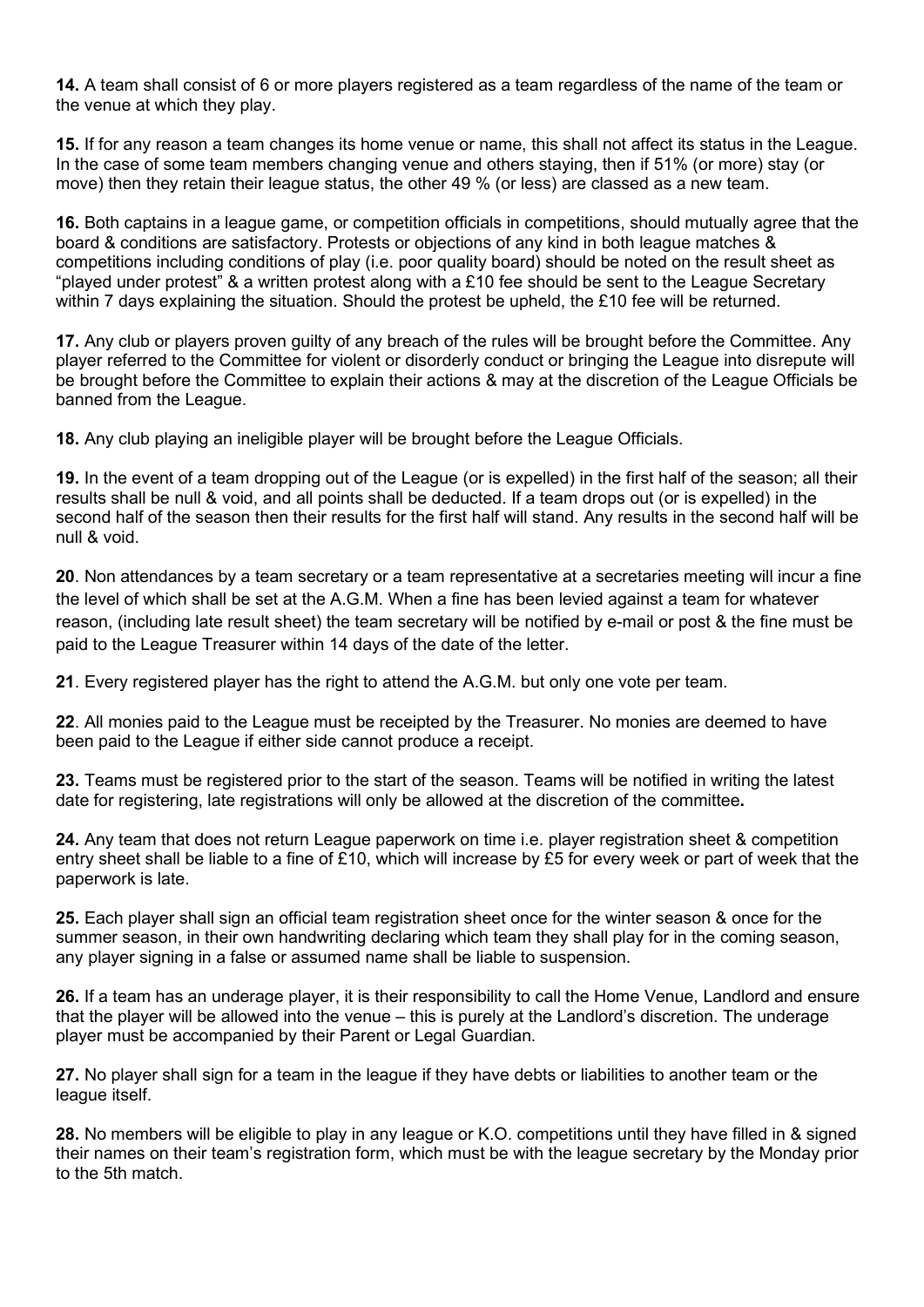29. New members joining a club after the registration fee has been paid will be allowed to play 7 days following receipt of their registration & payment of late registration fee to the League Secretary. New members details can be written on the bottom of the result sheet & along with the fee can be posted to the league secretary. Payment to treasurer in cash or cheque, please no cash in the post. The league Secretary will accept new members playing with less than 7 day's notice, as long informed prior to playing as a matter of courtesy. If not informed, then the players results will be null & void until notified (see rule 17). No late signings will be permitted after the halfway stage of league fixtures.

30. No Member having signed for one club will be allowed to sign on, or play for, another club after the first match of the season unless they have not played for their original club. Any player wishing to transfer for any reason other than above must get permission from the Committee. Any player not having played for their registered team may transfer without the permission of the committee. In all cases of players transferring the League Secretary must be informed before the player can play for his new team otherwise that players' results will be null & void until the League Secretary is informed.

31. If the Governor, Captain or Secretary change during the season the League Secretary must be informed as soon as possible after the event otherwise, the New Governor, Captain or Secretary will be excluded from their respective Competitions. Only named Governor, Captain and Secretary as written on the Player Registration Sheet will be allowed to compete in their respective Competitions. If a Vice Captain in named on the original registration form they can replace the Captain only if the Captain is unable to attend.

32. The board shall be 5ft 8in (173cm) from the floor to middle of bull, & the throw 7ft 9.25in (2.73metres) marked clearly, preferably with a raised oche or a rigid line, a chalk mark on the floor is not acceptable. Players must stand behind the oche; they must not stand on it. Any player over stepping the oche, will be warned by the referee and if this happens again the referee is entitle to call "No Score". The lighting must be of the standard that no shadows are thrown over the scoring area of the board. There must be no fruit machines, televisions or flashing images in the player's eye-line once on the oche.

33. The League match will consist of 6 singles 501 best of 3 legs and 3 pairs 501 best of 3 legs, straight start double finish, bull counts as double 25.

34. The order of play is decided by the toss of a coin, away team to call, winner of the toss to throw first in games 1,3,5,7 & 9 losers to throw first in other games, the order is reversed in the 2nd leg, if it goes to a 3rd leg then the winner of the 2nd leg throws first for the bull, in the event of the first player hitting the bull they should remove their dart before the other player throws theirs, If both players hit the bull or 25 or the caller (being referee) is unable to decide which is nearest then both players shall throw again with the order reversed.

35. The home team to chalk & the away team to call in all league games.

36. Result sheets must have the players full names entered & signed before the match starts. (No nicknames) Players must be in attendance when the draw is done, if you have a player who is going to arrive late, you should tell the opposing captain; if you do not then the opposing captain has the right not to let that player play. Names must be legible otherwise no player of the season points can be awarded.

37. The order of play in league games is decided by 6 names being written on separate pieces of paper, & being drawn by opposing captains & written on the blackboard, the same for the pairs. Games should be played as displayed; they can only be altered in the event of extra-ordinary circumstances & at the discretion of both captains.

38. The match draw must take place at 8:30 pm for an 8:45 pm start. In the event of a team not being ready to play by 8:30 pm, their opponents, if they wish may claim at 8:45 pm the game providing there is no valid excuse. They will be awarded their average points provided they send in a signed result sheet with their 6 names on & stating "game claimed". If at the appointed time (8:30 pm) a team is not complete (minimum of 4 players) that team shall have defaulted, two defaults in a season means expulsion from the league. Use common sense.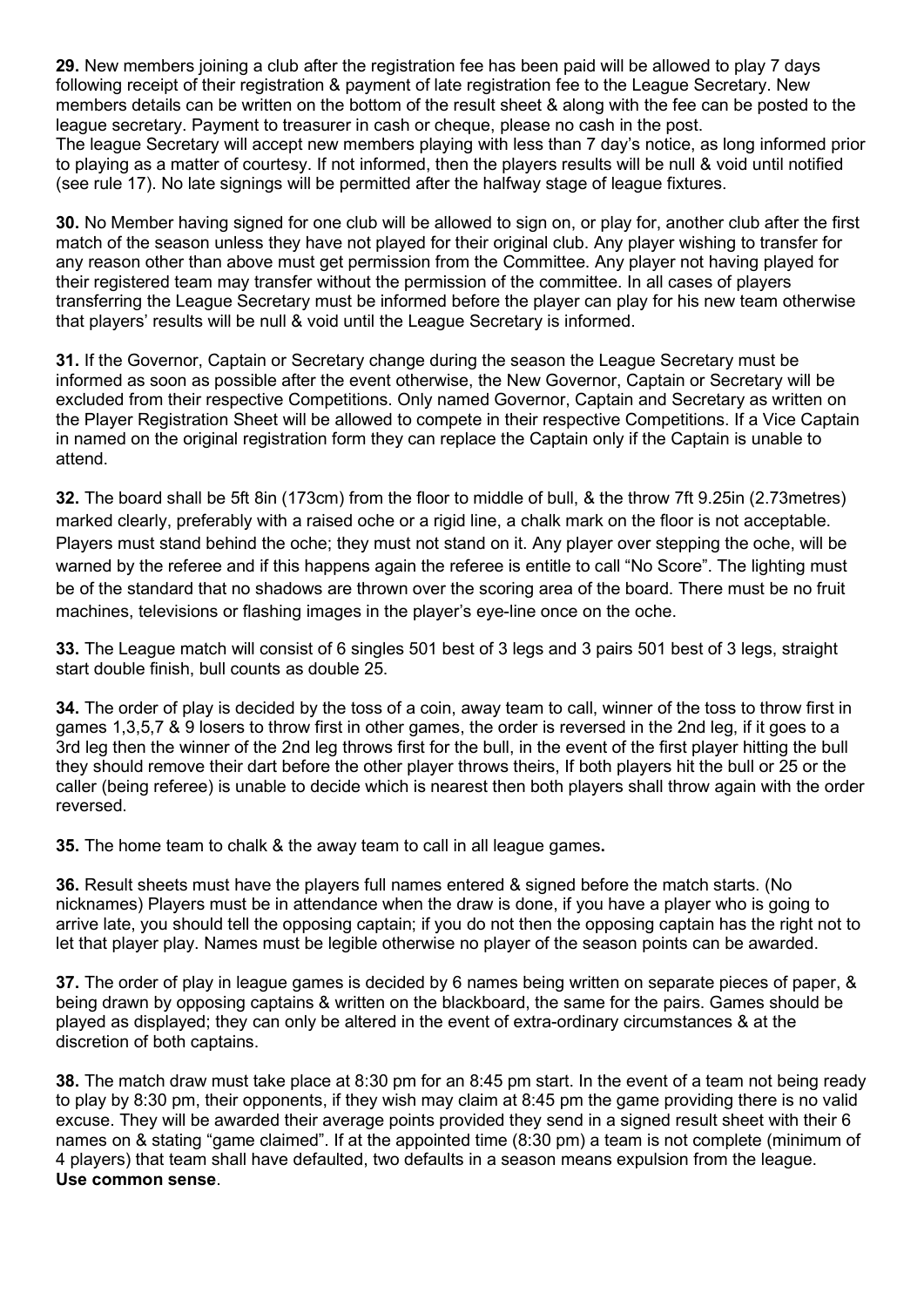39. No game can be cancelled unless there are adverse weather conditions or transportation has broken down or had an accident on route to venue. A team must play if they have 4-players available and must travel to away games. However, If a team cancels a match with less than 24 hours' notice then that team becomes liable to pay their opponents a £10 fine in compensation for food, £10 fine to the league and will lose the match 9-0, with the opposition awarded a 9-0 win. Any team cancelling 2 matches will be expelled from the league and fined £50 if wanting to re-enter within three-seasons. All players from the team will not be permitted to register to another team within three-seasons unless a minimum of £8.33 (1/6th of £50) is paid. In all cases where a team cancels a game, the venue, team secretary and league Secretary must be informed immediately.

40. A team that is short of 1 or 2 players can play a wildcard to ensure all six singles and three pairs are played, and this can be used twice during the season. Only the players first game points will be awarded to the player. No individual points will be gained from the second game. Team points will still be awarded for both games

If a team has played the wildcard twice already, then an opponent shall be awarded a walkover & given the team point & the opposing captain can pick an equal amount of players to play, you do not have to put the word "bye" in the draw.

41. All league matches to be played in accordance with the fixture list.

42. No call is to be made or information given except by the referee (the caller) the player should ask the caller what is scored & what is left. Other players should not shout out what number or double to go for. The referee has the right to disqualify any player not observing this rule.

43. To finish a game the exact number must be thrown, if a player scores more than the required number that throw shall not count & the player shall revert to their original number.

44. Three darts shall constitute as a throw, all darts count under any circumstances, should a flight fall out while being thrown it shall count, any protest as to the legality of a dart thrown should be made to the referee.

45. The score is to be taken on a blackboard & chalk or other suitable medium that is clearly visible to the players. In the event of a protest or objection arising during the match, the match must be played & the League Secretary notified of the protest. The method of scoring shall be by deduction. Should an electronic score board be used, and for some reason the scores are lost, i.e. power cut or scorer pressing the wrong button, then if both players can remember their scores the game to re-start where it finished, if agreement cannot be reached then that leg to be void and it is to be started again.

46. Match scoring is one point per game (a maximum of 9). The League winners shall be decided on points, should two or more teams have the same amount of points, the winners will be the team with the most wins.

47. Open boards should be from 8:15 pm at the latest.

## **COMPETITIONS**

48. The running of all League competitions is the responsibility of the Secretary, who will wherever possible, be at the venues to do the draw & ensure the smooth running of all competitions. In addition the League shall run the following competitions, in the winter season: All-in-Singles, Divisional Singles, Divisional Pairs, All-in-Pairs, Mixed Pairs, Four's KO, Captains, Secretaries, Governors, Best Player and Team Pairs, Highest Finish & Most 180's and Charity Knockout Cup

The Divisional Singles and Pairs in the winter are not pre-entered, just turn up & "pay & play". The Divisional Reps will collect entry fees and perform the draws.

In the summer season the Don Young Memorial Trophy, Alfie Wright Trophy and the Ralph Trunks Memorial Trophy are all 6 a-side competitions. Best Player & Team Pairs (league) also the Highest Finish & Most 180's. All teams are automatically entered into the 6's K.O. Cups. Also in the summer there is the Horsnell Shield and if fixtures allow the Courage Cup.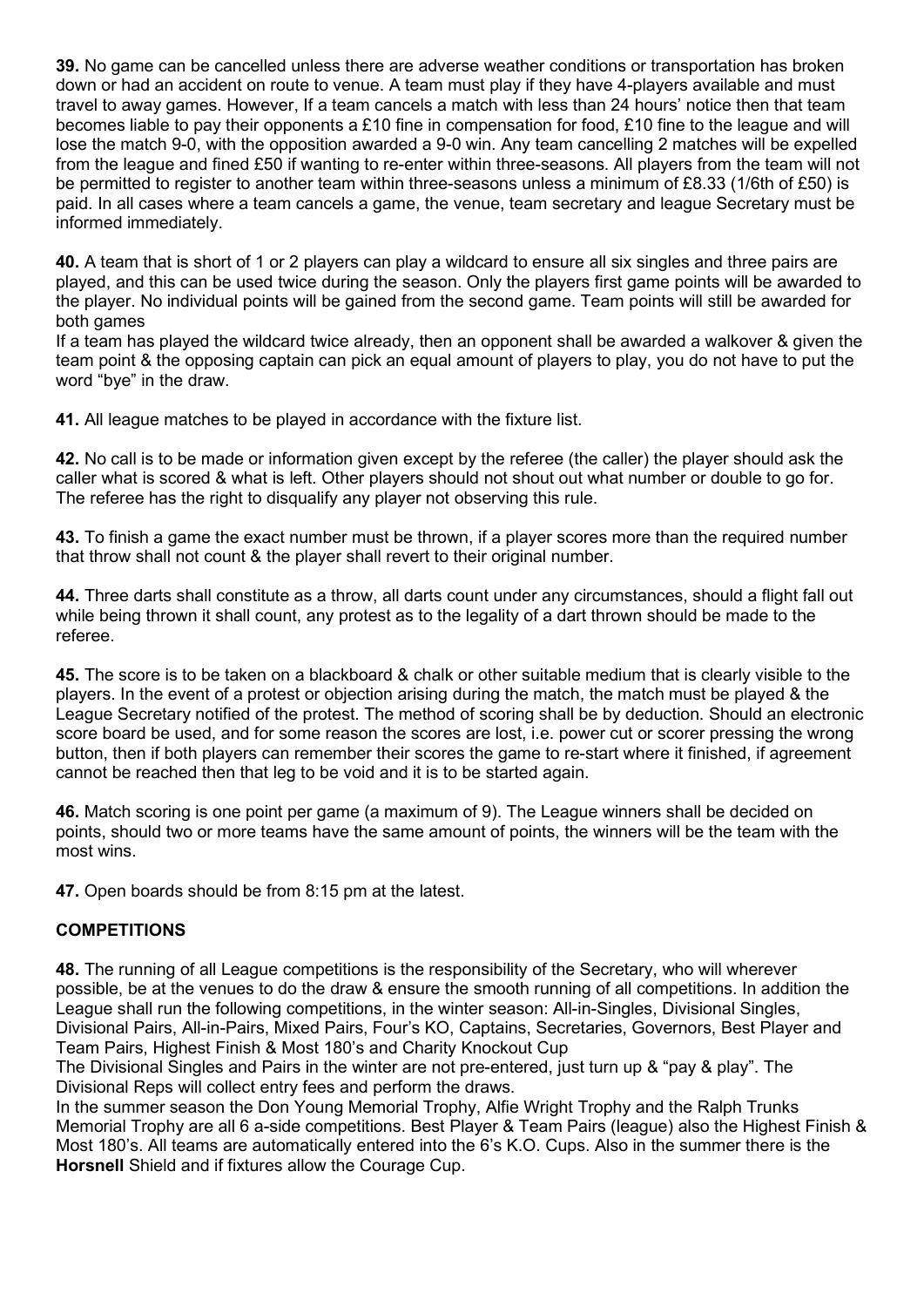49. All competition players must be selected from players registered. No new signing may play in any Knockout competition after the 1st round has been played. The KO 6's, Don Young, Alfie Wright & Ralph Trunks accepted, the competition officials at each venue shall be appointed by the league Secretary.

50. Competition entrants must be present by 8:20 pm & the competition to start by 8:35 pm. The draw will be done at no later than 8:25 pm. The ladder system will be used for successive rounds. The competition official may at their discretion delay the start if they see fit to do so, but don't rely on this.

51. The Highest Finish & 180's at all competitions (excluding finals night) shall count in tables.

52. The Individual singles (known as "All-in-Singles") and Divisional Singles is open to any registered league player that has attended a minimum of 50% of their team's games (names to be recorded on sheet as proof of attendance).

Courage Cup is a singles competition, only open to the top two players from each team from the best player table.

All-in-Pairs and Divisional Pairs can be made up of any two players, from different teams (so long as the players are playing in the division relevant to the competition entered). Each player needs to have played a minimum of 50% of their team's games.

Mixed pairs, this is open to any mixed pair of whom one must be a registered league player.

Fours competition this is open to 4 to 5 registered league players from the same team that has played a minimum of 50% of their team's games, any 4 of whom can play each leg, one substitution can be made after a leg Matches will be 701 best of 3. Once substituted a player cannot play again in that game, but must wait until the next round.

The rules for competitions are as league games except as stated above.

53. Captains, Secretaries & Governor Cups, these are open to the registered Captains, Secretaries and Governors. The Governors Cup is open to all Governors Landlords, Stewards of registered league teams. Entrants must be as named on the player registration form, no substitutions allowed. In the summer League the format for the Captains/Secretaries is Captain V's Captain, Secretary V's Secretary, if it is 1-1 then play as a pair. In the final it is best of 5 the other 2 legs are each Captain plays the other secretary.

54. Losing players & teams are expected to call/chalk the next game in all competitions otherwise they will be banned from entering competitions for one year.

55. Best player & team pairs' competitions are divisional. Points are awarded as follows. 2-0 win = 3pts; 2-1 win = 2pts; 1-2 loss = 1pt; 0-2 loss = 0 pts. Points are accumulated through the season. The best player being the one with the most points at the end of the season. In the event of a tie the number of games won & lost will be taken into account. Team pair's is for the team accumulating the most points in a season as in best player competition.

56. All League & Competition games must be played with the minimum number of players specified for that game i.e. pairs must be played by 2 players. The exception being the 4's & 6's but the appropriate throws must be missed.

57. "All in Singles" – Once the venue drawn has been completed no player can change venue for any reason. No player who was not on the original entry form will be considered to play.

58. All Pairs competitions (including "All- in", Mixed or Divisional). Once the venue drawn has been completed no pair can change venue for any reason. If any 1 player of the pair is unable to attend then they may be replaced by any player not entered in the competition, under the normal rules of that competition. In the event of 2 players from different pairs not attending from the same team a single team can be made and the players can attend either venue that they were originally allocated.

59. The All-in-Singles, All-in-Pairs and Four's KO entry form must be received 4 weeks prior to the competition date with entry fees. The draw will take place 3 weeks prior and e-mailed to all secretaries. Only the Bardswell, Bentley Club & HHCC will be used, and no players can change venues for any reason.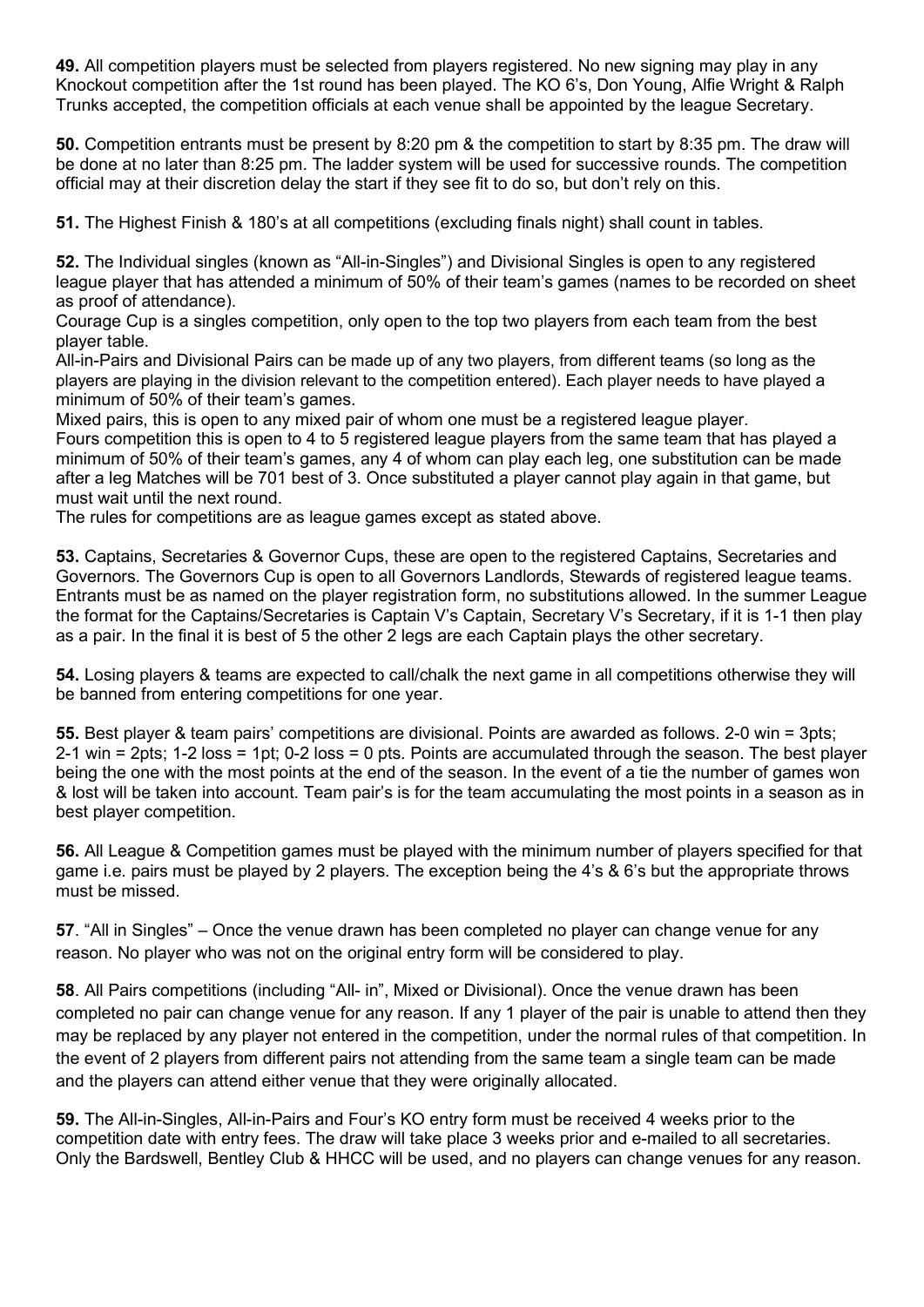60 The winners & runners up in team competitions shall be entitled to 6 trophies and may request up to 8. If the team require more they will be required to pay for them. If a team loses or damages a trophy they will be held responsible for the cost of repair or replacement. Teams are required to bring the perpetual trophies back to a meeting when requested in a clean condition; failure to do so will incur a fine.

# RESULT SHEETS

61. Notification of results. Both teams shall provide a result sheet which should be signed by all players (these should be maintained by each team for their own records in case of any disputes.) The winning team is responsible for informing the League Secretary via Text immediately after the match has finished. Then the result sheet must be posted next day with  $1<sup>st</sup>$  class stamp or via E-Mail or Fax, using the supplied templates; the sheet should arrive with the League Secretary no later than the Thursday after the game. It is the responsibility of the two captains (in a league match or league competition) or the competition official (in the case of other competitions) to ensure that the sheet is filled in correctly & is legible. In a knockout competition it is the responsibility of the winner to send in the result sheet to the League Secretary. If the league secretary receives an illegible, incorrectly filled in or incomplete result sheet then the team or players shall forfeit those results. The deadline for the receipt of all result sheets is the Thursday following the match or competition. If the result sheet from a League match is not received by the deadline then the winning team shall be subject to a fine. In the case of a competition the player or team responsible for the late arrival of the sheet shall forfeit the right to go through to the next round.

62. Missing result sheets: If a sheet has not turned up 10 days after the match or competition, it shall be deemed lost in the post. Teams / Players shall be notified either by an E-Mail, which sheets are missing. The teams / players involved will then have 7 days to contact the League Secretary with the result. The recommended way to do this would be for both teams to fill in their "half" of the sheet and send them in so that they can be compared and all points can be awarded. Should either team not do this the game shall be declared void and no points will be awarded to that team.

## GENERAL INFORMATION

63. Entrance fees. An entrance fee for the winter & summer league shall be set at each A.G.M. All teams having indicated their desire to play for the season must pay in full. The league committee to ensure a minimum of 1 calendar month notice for meeting and payment.

The fees for Knockout competitions for each player will be set at the A.G.M. and must accompany the entry form; entry into the Captains, Governors and Secretaries is free.

Summer competitions are pay on the night as are the winter divisional competitions.

64. If there are any rules that you are not clear about, an e-mail or phone call too the League Secretary will receive immediate attention.

65. Any Social Club or Public House that are unable to provide food for the away team, must notify the League Secretary so that the opposing teams are informed prior to the match

66. All Perpetual Trophies must be signed for at the presentation by the team Secretary or Captain and must be displayed at the venue. If the venue is unable to safely display any perpetual trophy, the trophy must be held by a league Official or displayed at the Bentley

## SITUATIONS NOT COVERED BY THE RULES

67. Any situation which arises not covered by the rules, use common sense or refer to one of the Officials initially; and subsequently to a committee meeting for a decision & if need be a new rule or an amendment to a rule can be made.

# REMEMBER COMMON SENSE CAN SOLVE MOST THINGS.